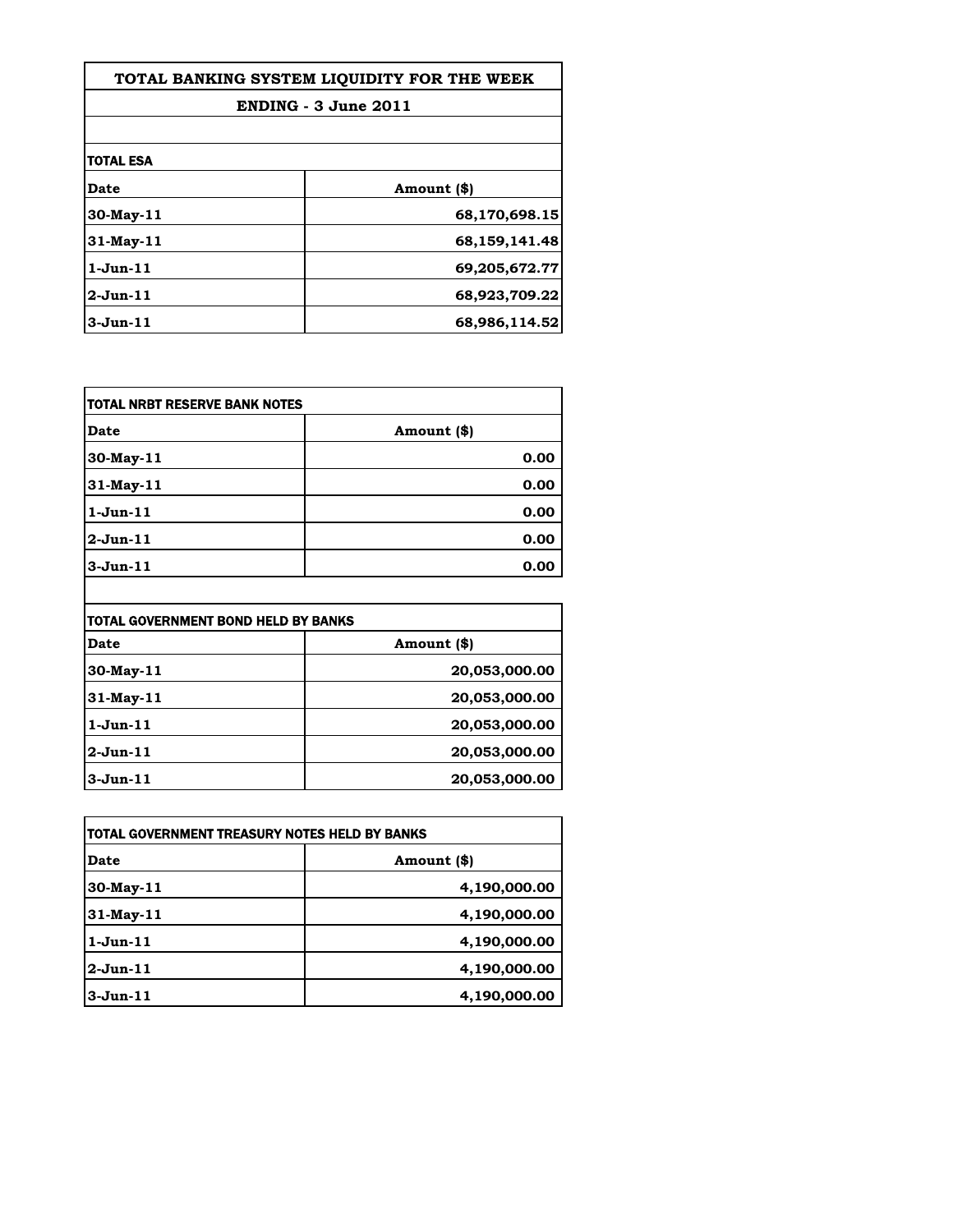| TOTAL BANKING SYSTEM LIQUIDITY FOR THE WEEK |               |
|---------------------------------------------|---------------|
| <b>ENDING - 10 June 2011</b>                |               |
|                                             |               |
| <b>TOTAL ESA</b>                            |               |
| Date                                        | Amount (\$)   |
| $7 - Jun-11$                                | 68,810,778.62 |
| $8-Jun-11$                                  | 69,184,316.49 |
| $9-Jun-11$                                  | 69,879,112.07 |
| $10$ -Jun- $11$                             | 68,361,500.83 |

| itotal NRBT RESERVE BANK NOTES |             |
|--------------------------------|-------------|
| Date                           | Amount (\$) |
| 7-Jun-11                       | 0.00        |
| 8-Jun-11                       | 0.00        |
| $9-Jun-11$                     | 0.00        |
| 10-Jun-11                      | 0.00        |
|                                |             |

| TOTAL GOVERNMENT BOND HELD BY BANKS |               |
|-------------------------------------|---------------|
| <b>Date</b>                         | Amount (\$)   |
| 7-Jun-11                            | 20,053,000.00 |
| 8-Jun-11                            | 20,053,000.00 |
| $9-Jun-11$                          | 20,053,000.00 |
| 10-Jun-11                           | 20,053,000.00 |

| <b>TOTAL GOVERNMENT TREASURY NOTES HELD BY BANKS</b> |              |
|------------------------------------------------------|--------------|
| <b>Date</b>                                          | Amount (\$)  |
| l7-Jun-11                                            | 4,190,000.00 |
| 8-Jun-11                                             | 4,190,000.00 |
| 9-Jun-11                                             | 4,190,000.00 |
| 10-Jun-11                                            | 4,190,000.00 |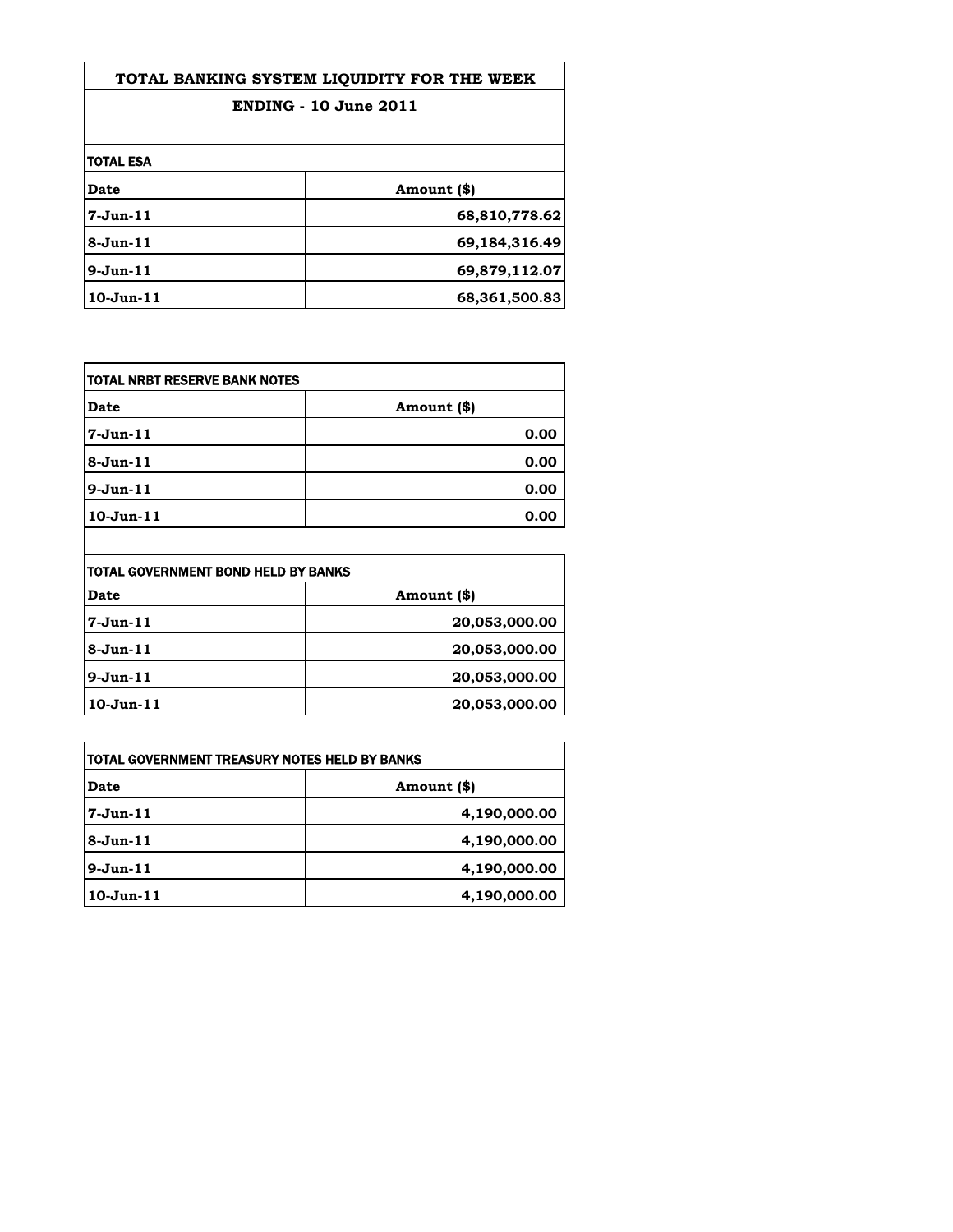| TOTAL BANKING SYSTEM LIOUIDITY FOR THE WEEK |               |
|---------------------------------------------|---------------|
| <b>ENDING - 17 June 2011</b>                |               |
|                                             |               |
| <b>TOTAL ESA</b>                            |               |
| Date                                        | Amount (\$)   |
| $13 - Jun - 11$                             | 68,580,564.15 |
| $14$ -Jun $-11$                             | 83,977,254.96 |
| $15 - Jun - 11$                             | 84,160,605.16 |
| $16 - Jun - 11$                             | 83,701,352.62 |
| $17 - Jun - 11$                             | 84,295,712.55 |

| itotal NRBT RESERVE BANK NOTES |             |
|--------------------------------|-------------|
| <b>Date</b>                    | Amount (\$) |
| $13$ -Jun $-11$                | 0.00        |
| $14$ -Jun $-11$                | 0.00        |
| $15$ -Jun $-11$                | 0.00        |
| $16$ -Jun $-11$                | 0.00        |
| $17$ -Jun- $11$                | 0.00        |

| TOTAL GOVERNMENT BOND HELD BY BANKS |               |
|-------------------------------------|---------------|
| Date                                | Amount (\$)   |
| $13$ -Jun- $11$                     | 20,053,000.00 |
| 14-Jun-11                           | 20,053,000.00 |
| $15 - Jun - 11$                     | 20,053,000.00 |
| $16 - Jun - 11$                     | 20,053,000.00 |
| $17 - Jun-11$                       | 20,053,000.00 |

| TOTAL GOVERNMENT TREASURY NOTES HELD BY BANKS |              |
|-----------------------------------------------|--------------|
| Date                                          | Amount (\$)  |
| $13$ -Jun- $11$                               | 4,190,000.00 |
| $14$ -Jun $-11$                               | 4,190,000.00 |
| $15$ -Jun $-11$                               | 4,190,000.00 |
| $16 - Jun - 11$                               | 4,190,000.00 |
| $17 - Jun \cdot 11$                           | 4,190,000.00 |